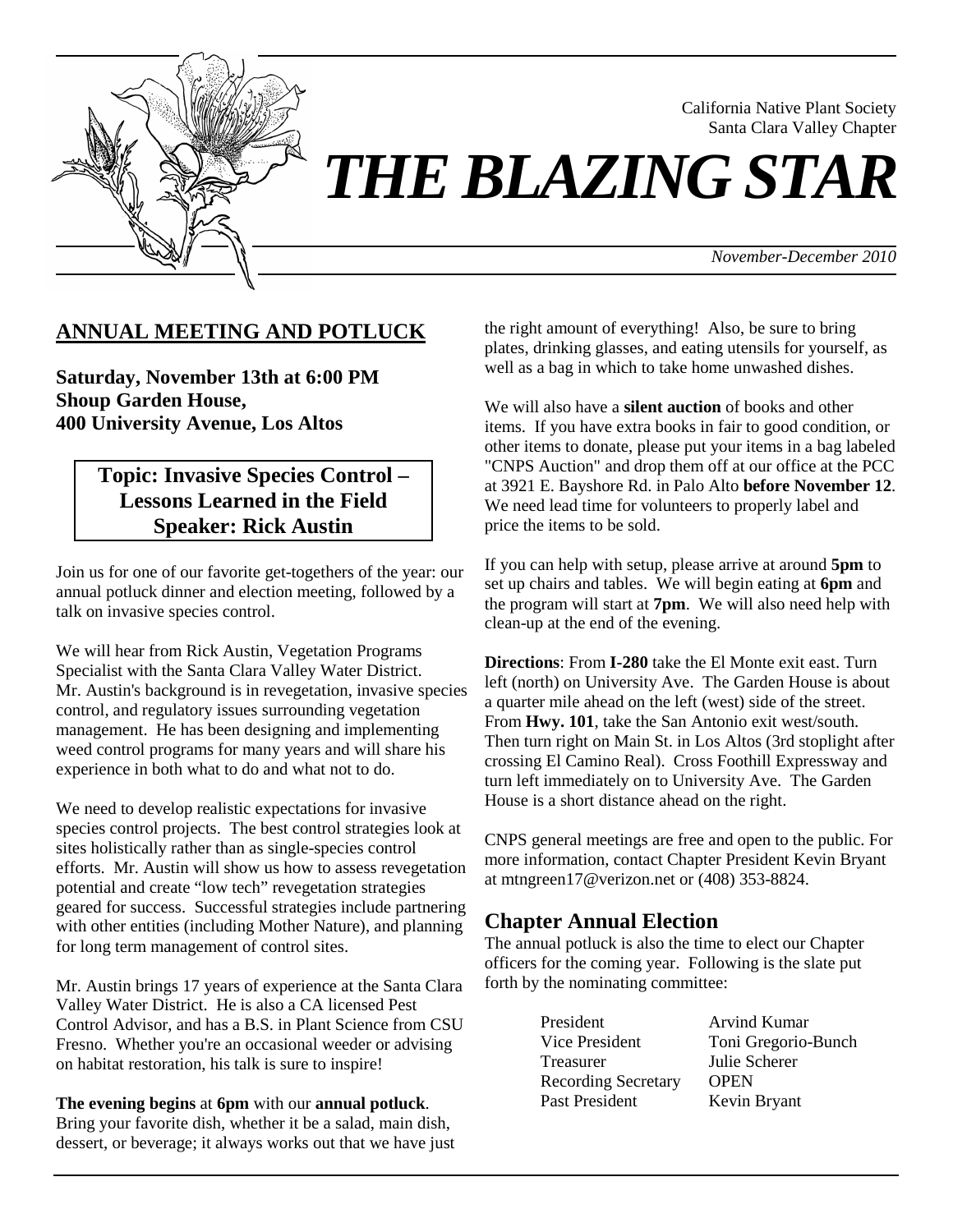All Chapter members may run for office -- nominations may also be made from the floor at the potluck.

Many thanks go to outgoing President **Kevin Bryant**, who has served the Chapter so well in the position for four years, following two years as Vice President. During the last two years Kevin has also held the elected state position of Chapter Council Chair, as well as participating in just about all of our Chapter committees and activities. Kevin will continue on the Chapter's Executive Committee as Past President, and as the Chapter representative to the Santa Clara Valley Habitat Conservation Plan Stakeholder Group. We also look forward to joining Kevin on future field trips, gardening talks, weeding parties, and other adventures!

Thanks to outgoing Recording Secretary **Leighton Nakata**

for his excellent work over the past two years in a very demanding job. We also very much appreciate Leighton's help with the creation and update of the Chapter's Facebook page!

The Nomination & Leadership Committee also thanks all the officers and chairs who served this year. We look forward to



Visitors check out plants for sale at Chapter nursery October 16, 2010

recruiting more of our members to participate in committees and on the Board. Currently, we are looking for interested people for new committees being formed for **school gardens, publicity, and next year's Wildflower Show**. For more information, contact Arvind Kumar at arvind.kumar@cnps.org.

# **CHAPTER ACTIVITIES**

## **CNPS-SCV Has a New Website!**

We're pleased to announce that the chapter has a new website, which you can see now at **www.cnps-scv.org**. The website committee, including Stephen Rosenthal, Diana Stanley, and Arvind Kumar, has been working for some time on transferring the content from our old site and adding updates and new features. The site will be

maintained by the committee and Chapter chairs, who will have the ability to add content and updates.

We want to extend many, many thanks to our outgoing Webmaster, **John Rawlings**, who has been diligently keeping the website updated since 1998! John also created the original website, following several years of service to the chapter as editor of the Blazing Star. We are also grateful for the web hosting service that Stanford University has provided for the past 12 years. Thanks John!

## **Fall Native Plant Sale a Success**

Our fall native plant sale at Hidden Villa October 16 turned out to be a lovely day, thanks to our customers, volunteers,

and the warm weather. Many buyers got just the plants they wanted, though as usual the woolly blue-curls sold out in the first 10 minutes. Besides our Chapter selling plants from our nursery, Acterra displayed plants for sale, arranged by habitat. The day was wonderfully cool after a week of high 80's for our special nursery workdays the week before the sale.

There are still some great plants left. If you missed out on the sale please visit the nursery to purchase plants during any of our **Wednesday workdays (noon-3pm) through** 

**the end of November.** Please pay by check. Thanks to all who volunteered -- parking, tag writing, cashiering, plant advising, and especially to Vicki Silvas-Young and her helpers who provided an outstanding lunch for the volunteers.

Help us prepare for next spring's plant sale: our regular native plant nursery work sessions take place every **Wednesday,** from **noon to 3pm**. Bring garden gloves, sunhat, clippers, and your lunch if you like. Other tools will be provided at the nursery. Knowledge of plants is not necessary: your willingness to help is all that's required.

For more information, contact Jean Struthers at (650) 941- 2586 or JeanStruthers@att.net; or Ray Deutsch at (650) 365-6136 or henrymarsh@yahoo.com.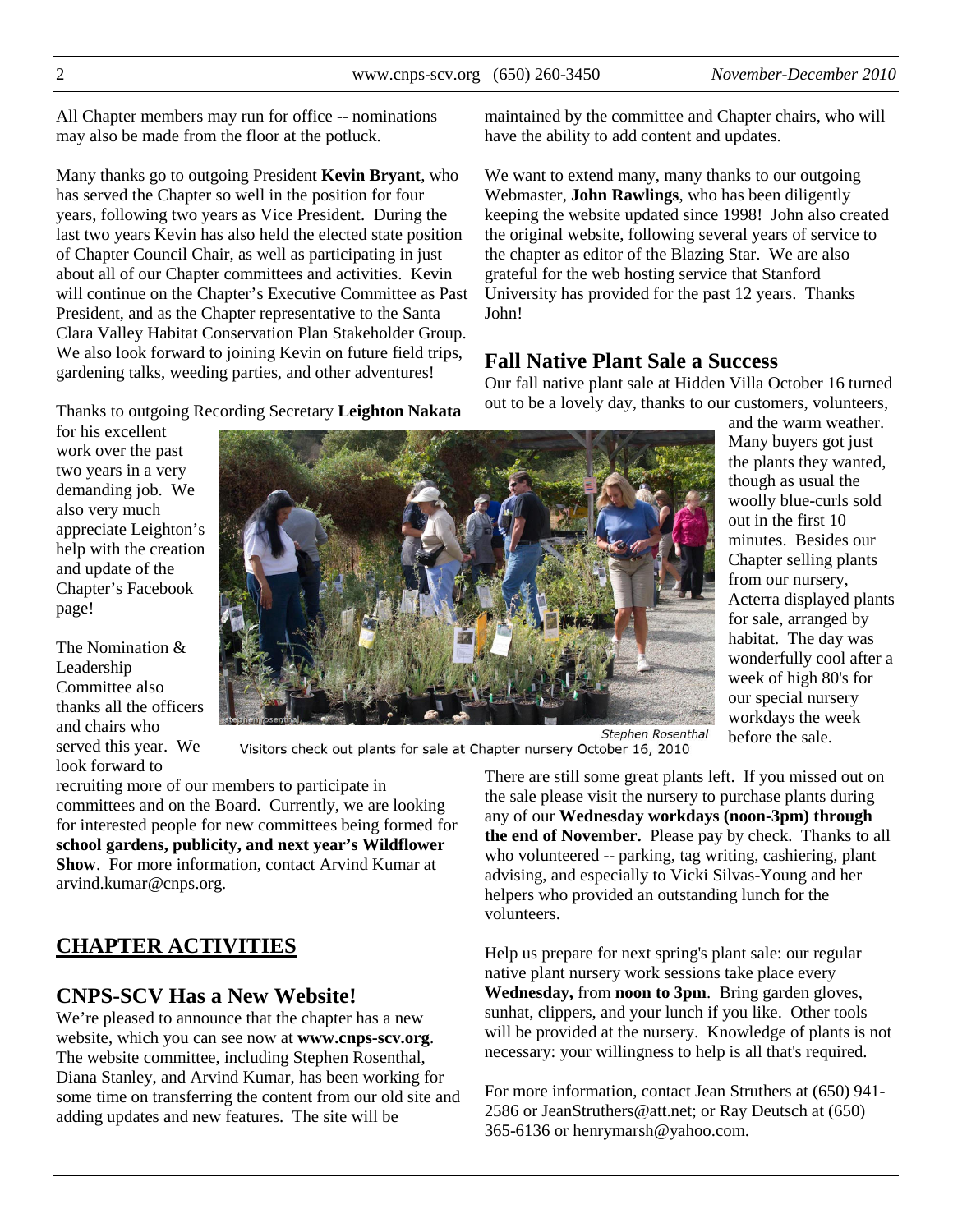**Directions**: Hidden Villa is located on Moody Road west of Foothill College. From Hwy 280 in Los Altos Hills, take the Moody Road exit and head west. Two miles west of Foothill College, look for the Hidden Villa sign and driveway on the left. Proceed over the bridge, and park in the visitor center parking lot to your right. The Native Plant Nursery is at the greenhouse just beyond the visitor center.

# **Gardening with Natives: Busy Year Ends With Three Programs**

Gardening with Natives (GWN), a special interest group within the Chapter, includes a mix of native landscape designers and seasoned native plant gardeners as well as beginners. It offers talks throughout the year which are free and open to all. For more information, visit **www.GardeningWithNatives.com**.

So far in 2010, GWN offered nearly 40 free talks at over 15 different public libraries, from Brisbane to Almaden, Fremont to Half Moon Bay, and everywhere in between. The year concludes with three special programs in Palo Alto, Fremont, and San Carlos. Attend these talks to expand and deepen your knowledge of native plants in the garden, and their role in a healthy ecosystem. Come early to meet and exchange notes with like-minded people. Spread the word, and bring a friend, neighbor or colleague.

These programs are made possible by volunteers who help with program logistics and by cosponsoring libraries. To volunteer to bring similar programming to a library near you, contact arvind.kumar@cnps.org.

#### **Thursday, November 4, 7-9pm: Seed & Cutting Exchange, followed by a talk: Propagation Methods by Pete Veilleux**

Bring native plant seeds and cuttings from your garden to show and tell and share, and take something new home. The offerings range from easy-to-grow to hard-to-find. Don't have any to share? No problem – there is usually enough for all, and then some.

The exchange is followed by a talk by **Pete Veilleux** of East Bay Wilds. What is the best time of year to propagate from cuttings? Does rooting hormone really make a difference? Come and find out at the year's most fun and informal meeting. **Peninsula Conservation Center (PCC).**

**Directions to the PCC:** (3921 E. Bayshore Rd., Palo Alto.) From Hwy. 101, take the San Antonio North exit, get

immediately into the left-hand turn lane, and turn LEFT onto East Bayshore. This will curve around to the left, then right. Turn right on Corporation Way. Then turn into the first driveway on your left, which leads to the PCC parking lot.

#### **Monday, November 8, 7-8:30pm Garden Design Using Native Plants A talk by Peigi Duvall**

How does one go about creating an aesthetically pleasing native plant garden? How does one select the right plant for the right space? How does one place plants around existing paths, patios, decks, birdbaths, and water features?

Learn tips and techniques from landscape designer **Peigi Duvall** who teaches at Stanford Continuing Studies and who led the CNPS Horticulture Program for five years. Her gardens have been featured on the Going Native Garden Tour. **Fremont Main Library, 2400 Stevenson Blvd, Fremont. (510) 745-1401.**

#### **Thursday, December 2, 7-8:30pm A Thriving Ecosystem in Your Garden A talk by Jim Howard**

Convert your yard into beautiful native wildlife habitat and watch how quickly the critters make it their favorite spot! It's easy and inexpensive to provide food, water, and shelter for native insects and birds. This presentation shows great photos of a local backyard restoration project, and shares some important lessons for the beginning habitat gardener.

**Jim Howard** is the District Conservationist for the USDA Natural Resources Conservation Service in San Mateo County. He has degrees in Environmental Management and Forest Management. **San Carlos Library, 610 Elm Street, San Carlos. (650) 591-0341x237**.

## **Native Hill - Pruning Workshop a Success**

Sherri Osaka, a member of the Gardening with Natives Steering Committee, sends us this report from Native Hill, a California native plant garden in Los Altos:

Just a quick note about the wonderfully successful GWN Pruning Workshop October 9 at Foothill College's Native Hill. About 30 people showed up, including the five instructors. The "students" said they really learned a lot and got to practice under the watchful eyes of experienced maintenance professionals. Below is a comment from one of the attendees.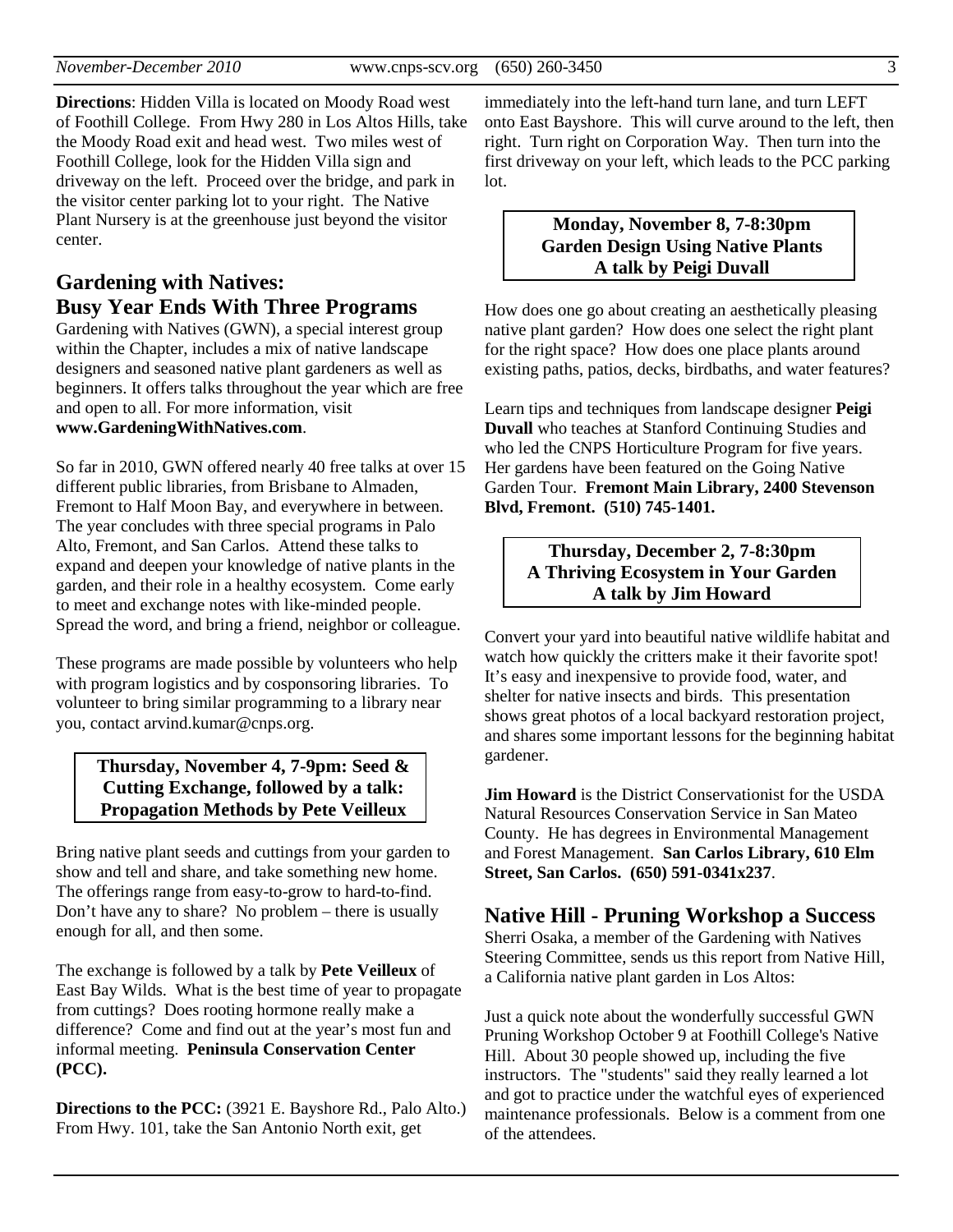*We filled an entire dumpster with green waste and then some, and the garden looked much improved after we left.* 

This event would not have been as successful without our wonderful "instructors," so a big THANK YOU goes out to:

Agi Kehoe -- Agi Kehoe Landscaping Dee Wong -- The Village Gardener Sergio Mendoza -- The Village Gardener Stephanie Curtis -- Curtis Horticulture Julia Powers -- Julia Powers Landscape Services



Foothill College biology instructor Gillian Schultz next to dumpster full of prunings from GWN pruning workshop

I also want to thank Gillian Schultz, biology instructor at Foothill College, for helping to organize this event, providing sodas, and getting the all important dumpster. She spent the morning with us and is one of the main reasons this event was so successful. She also works will be mulching it soon.

There is still more to learn and more to do, so we will be setting up more workdays. The next **workday** will be **Friday, November 19, from 9am to 1pm**, for planting and mulching.

If you would like to receive notification of upcoming workshops and workdays please email Patrick Pizzo, at ppizzo@email.sjsu.edu. For more information, please contact Sherri Osaka at sdosaka@sustainablelandscape.com or (408) 264-7427; or Gillian Schultz at



Telaing Hands For Kent

schultzgillian@foothill.edu or (650) 949-7292; or Lisa Schultheis at schultheislisa@foothill.edu or (650) 949- 7780.

# **Keying with Natives**

Join other native plant enthusiasts in a fun and educational atmosphere, as we hone our skills at plant identification (aka "keying"). We meet **6:30pm-8:30pm,** usually on the last Friday of each month. For November and December we meet on the 2nd Friday of the month.

Upcoming meetings are **Fridays, November 12 and December 10** at the Peninsula Conservation Center (PCC) in Palo Alto. For details, contact David "Tex" Houston at tex009@sbcglobal.net or Sally Casey at (408) 377-0989.

# **Gardens Sought for Going Native Garden Tour**

The Going Native Garden Tour scheduled for Sunday, April 17, 2011, is looking for gardens. Participating gardens provide habitat for wildlife, are water conserving, and are free of synthetic pesticides and fertilizers. Gardens must be located in Santa Clara County or San Mateo County, and contain 50% or more California native plants. To submit your garden, visit **www.GoingNativeGardenTour.org**. The **submittal deadline is January 15**. For more info., email gardens@goingnativegardentour.org.

# **CHAPTER SERVICE OUTINGS**

#### **Habitat Restoration at Edgewood Park**

Join us as we remove invasive exotic plants and protect Edgewood's sensitive habitats. **Friday weeding sessions, starting at 9am**, occur year-round.

> Wednesday evening and special Saturday morning sessions will resume next spring. Our last **Wednesday** evening weeding session will be at **5:30pm on November 3**.

For details, including schedules and meeting places, see our Weed Warriors website at **edgewood. thinkersrus.net**, contact Paul Heiple at (650) 854-7125 or pheiple@gmail.com, or email John Allen at jcakwa@comcast.net.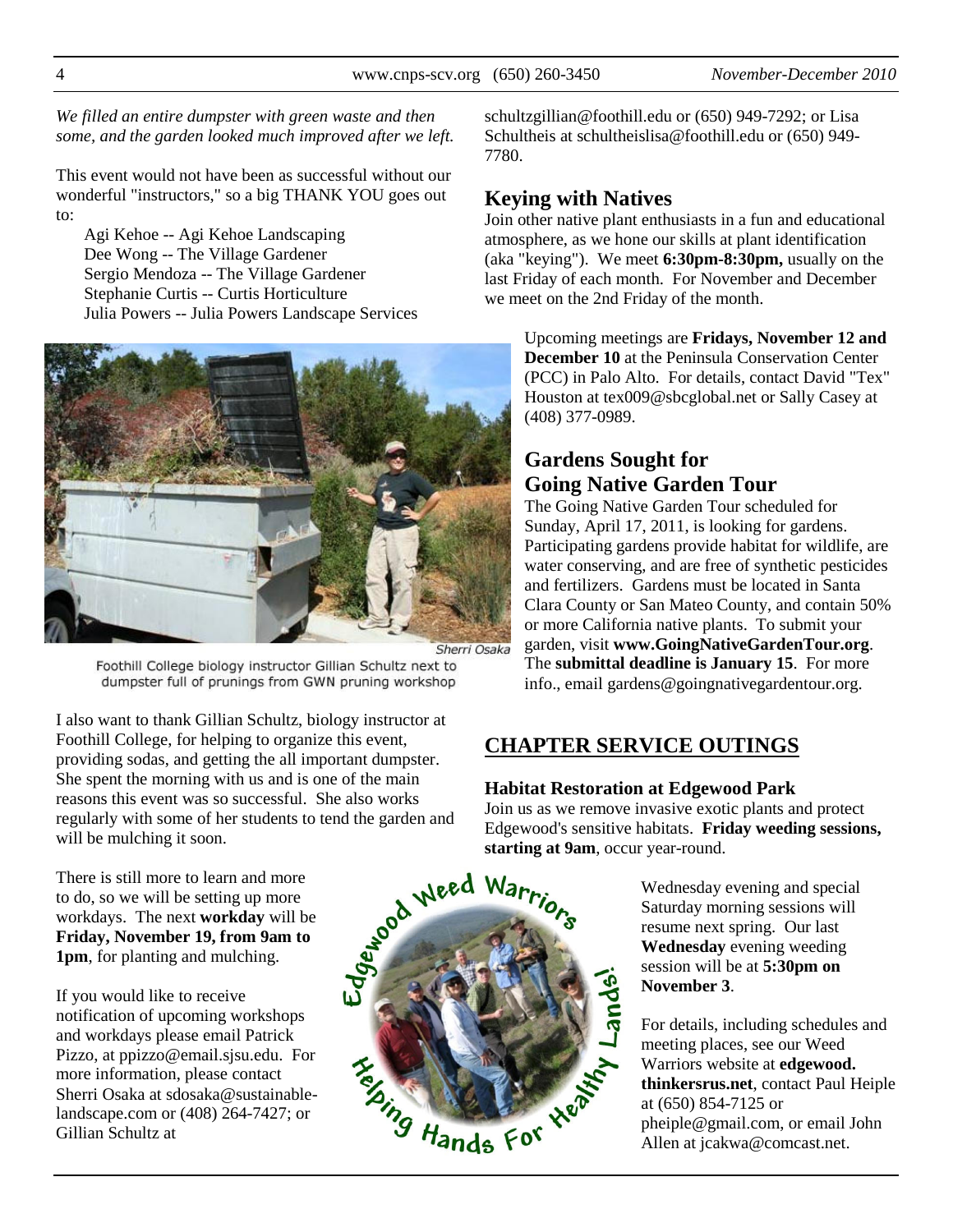# **2010 FIELD TRIP PLANNING MEETING**

#### **Tue Nov 16 6:30pm - PCC Palo Alto**

We don't have any field trips scheduled for the rest of the year, so let's start lining up the spring trips for 2011! Please bring ideas of places to visit to our planning meeting. Everyone is welcome: field trip participants, leaders, future leaders and leader assistants.

If you are unable to attend the meeting but would like to offer some suggestions or have questions, please feel free to contact Carolyn Dorsch, Field Trip Chair. Phone (650) 322-0955 (eves.) or email cdorsch1@aol.com.

#### **Save the Date! Saturday, February 19, 2011 California Native Plant Symposium**

Our Chapter is organizing a symposium entitled **California Gardens: Beauty & Sustainability with Native Plants.** Speakers will include:

| Bart O'Brien | <b>Bernard Trainor</b> |
|--------------|------------------------|
| David Fross  | Dr. Glenn Keator       |
| Judith Lowry | Nevin Smith            |
| Paul Kephart |                        |

The symposium will be hosted by the Foothill College Environmental Horticulture Department. For more information or to volunteer, visit **www.cnps-scv.org** or contact symposium@cnps-scv.org or (650) 260-3450.

## **ANNOUNCEMENTS**

*News and Activities from Other Organizations*

## **Wayne Roderick Lecture Series**

The Regional Parks Botanic Garden in Berkeley invites everyone to attend lectures this winter in the popular Wayne Roderick Lecture series.

The lectures are free to the public, and are held Saturday mornings at 10:30. Come early, as seating is limited. Here are the talks scheduled for November and December:

|          | <b>Nov-Dec 2010 Wayne Roderick Lectures</b>              |
|----------|----------------------------------------------------------|
| Nov. $6$ | Plant hunting on the Trinity ultramafic sheet            |
|          | of Mt. Eddy, Siskiyou County: the hits just              |
|          | keep comin' - Steve Edwards                              |
|          | Nov. 13   A taste of the old Southwest, spring $2010$ in |
|          | Arizona, New Mexico, and Texas - Bob                     |
|          | Case                                                     |
| Nov. 20  | Cloud forests of Oaxaca and Chiapas,                     |
|          | Mexico - Ted Kipping                                     |

| Nov. 27 | Ecology of ice age megafauna and the first   |
|---------|----------------------------------------------|
|         | Americans, including new developments -      |
|         | <b>Steve Edwards</b>                         |
| Dec. 4  | Flora of the New Mexico Rockies – Dick       |
|         | O'Donnell                                    |
| Dec. 11 | California Indian baskets — new findings in  |
|         | anthropology and botany - Ralph Shanks       |
| Dec. 18 | Images from the flora of the arid lands east |
|         | of the Sierran crest - Aaron Schusteff       |

The talks continue through February 2011. The garden is at the intersection of Wildcat Canyon Rd. & South Park Dr., Berkeley, CA 94701.

For more information, please visit **www.ebparks.org/ parks/vc/botanic\_garden** or **www.nativeplants.org**, or call (510) 544-3169 or email bgarden@ebparks.org.

## **CHAPTER OFFICERS FOR 2010**

To learn more about volunteering with the Chapter, to ask any other questions or to give suggestions, please contact any of the officers listed below.

| <b>Title</b>     | <b>Name</b>   | <b>Phone</b> | <b>Email</b>    |
|------------------|---------------|--------------|-----------------|
| <b>President</b> | Kevin         | (408)        | mtngreen $17@$  |
|                  | <b>Bryant</b> | 348-9470     | verizon.net     |
| <b>Vice</b>      | Toni          | (408)        | tonig@flash.net |
| <b>President</b> | Gregorio      | 373-4497     |                 |
|                  | -Bunch        |              |                 |
| <b>Recording</b> | Leighton      | (650)        | LeightonNakata  |
| <b>Secretary</b> | Nakata        | 947-9989     | @yahoo.com      |
| <b>Treasurer</b> | Julie         | (415)        | julie.scherer@  |
|                  | Scherer       | 317-4681     | gmail.com       |
| Past             | Judy          | (408)        | judy@           |
| <b>President</b> | Fenerty       | 655-3493     | fenerty.com     |

To join our Chapter email list please use the signup link at the bottom of our Chapter home page at **www.cnpsscv.org.** 

**DEADLINE FOR THE NEXT** *BLAZING STAR* 

## **Saturday, December 4, 2010**

**Email: mattsson@surfpix.net Phone: (408) 255-3767**